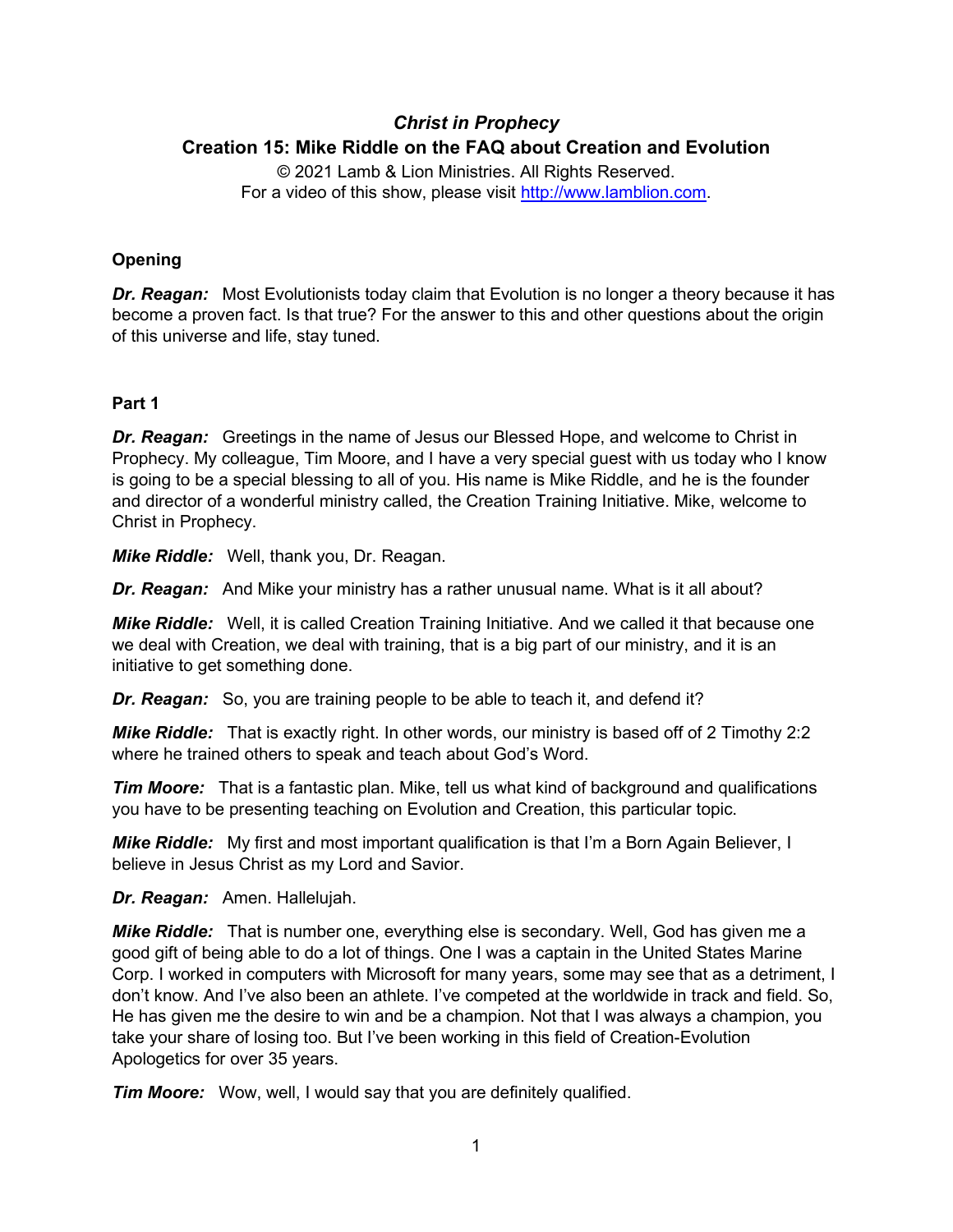*Dr. Reagan:* Let me just say something too. And that is, of all the Creation speakers I have ever heard in my life, he is the best in terms of getting it down to the level of his audience, whatever level that is he knows how to adjust it and communicate with them.

*Tim Moore:* I could make a comment on a Marine having that ability to talk at any level. But Mike we want to talk about some of the most frequently asked questions that come to us here at Lamb & Lion. And one of the things people talk about is that in schools children are taught today that Evolution is a fact, and it's not even a theory anymore. What do you say about that regarding the teaching that is being promulgated in schools across America?

*Mike Riddle:* Well, before I get to whether it is a fact or theory thing, let me give some background information. There are things called proof and persuasion. Now, persuasion is when you give evidence for an argument even if the idea is false, you give persuading evidence for that. We see that on TV commercials all the time, the people are persuading, my product is the best. We see it in cults, all the time, persuading well, our cult, we are the only way.

*Dr. Reagan:* Political advertising.

*Mike Riddle:* We all see it in politics, yes, sir.

*Tim Moore:* We've seen many of those lately, yes.

*Mike Riddle:* Yes, sir, that is very relevant, politics. Now, proof is when we give an explanation for something that is absolutely true, there is no missing gaps or any missing information in there. Now, where does Evolution fit in all of this? First of all, we don't know where the matter came from, they can't prove that at all. They don't know how stars or galaxies formed, they have ideas, but they are only ideas. No one has ever seen a star and galaxy formed. They don't know how life originated, our best scientist can't even produce a protein, let alone a living cell.

The fossil record does not support that because we know fossilization happens rapidly. So, when we look at this, the evolution model, they have holes everywhere. So, what is it? Well, it is not a fact, it can't be proven. It actually does not qualify for a scientific theory. Many different deviations of a theory, but a scientific theory must be observable, and repeatable. Where in evolution have we repeated any of this?

**Dr. Reagan:** I was going to say, you know I'm not a scientist, but I always was taught that if something is scientific you can reproduce it in the laboratory.

*Mike Riddle:* Yes, and many people have to be able to reproduce that.

*Dr. Reagan:* Yes.

*Mike Riddle:* So, evolution really fits as not a fact, not a theory, but an unverified hypothesis, or a model, or a philosophy.

*Dr. Reagan:* Well, it seems to me like every time I pick up something these days, or see an article on the Internet, somebody is backing off, who is an evolutionists, is back off and saying, "Well, we've got a new explanation. A new explanation." What's going on there?

*Mike Riddle:* Well, they do abandon some of their ideas. So, the answer is, are they giving up on some of their ideas? And the answer to that is yes, and no. You like those? Yes, because some, like you were talking Dr. Reagan, some of their ideas have been shown to be completely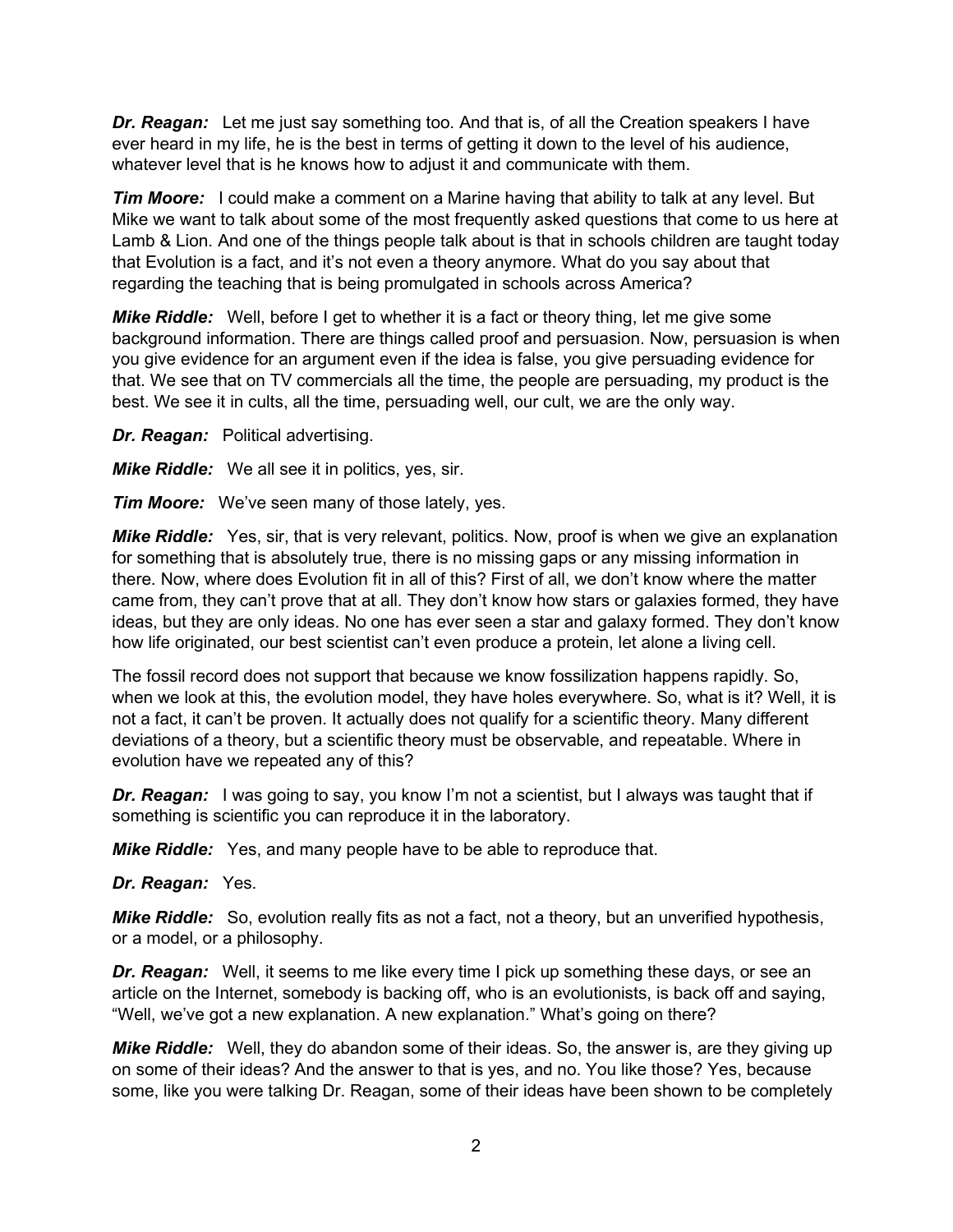false, or they are dangerous to the idea. Such as racism. You used to look at these biology text books back in 70's and 80's and even in the 60's, you see this progression going from ape like creatures, to dark humans, and then to light humans, and that promoted racism. They don't do that anymore. Now, they just put pictures of skeletons in there.

*Tim Moore:* Well, obviously even Adolph Hitler, and some of the Nazi philosophy borrowed from Evolution to say that there was a master race, and it was very grounded in Darwin's teachings from that day and age.

*Mike Riddle:* Yes, exactly.

*Dr. Reagan:* You mentioned drawings. It seems to me that Evolutionists, that is what they base their whole thing on is drawings.

*Mike Riddle:* Right because we don't find too many complete fossils.

*Dr. Reagan:* They find one tooth.

*Mike Riddle:* Yes.

*Dr. Reagan:* And draw a whole human being from that one tooth.

*Mike Riddle:* Called Nebraska Man. Guess where we find Nebraska Man? That is a trick question. But they do give up on things like they used to have the idea that over a 100 of our organs were left over from our days of evolving, they were useless called vestigial organs. Well, they had to back off of that because we found all of them are useful.

*Tim Moore:* Well, they also had drawings of a series of embryos that made it look like we went through stages of developed that were very animalistic. And those were just fantasized drawings. They were not even based in reality whatsoever. And yet, they found there way into many textbooks until recent years.

*Mike Riddle:* And actually, they still have that suggestion in the textbooks today, even though it has been proven false for well over 100 years.

*Dr. Reagan:* Isn't one of the world's leading Evolutionists named Dawkins.

*Mike Riddle:* Richard Dawkins, yes.

*Dr. Reagan:* Well, in an interview that I saw of him he had backed so far off evolutionary theory that he was saying, "Well, I believe life came to this planet as crystals floating out in space."

*Mike Riddle:* I've seen that interview. Yes.

*Tim Moore:* Wow, talk about fantasy.

*Mike Riddle:* Yes, he has missed that. But some of the things they will not back on. Even though the Big Bang has scientific problems they won't back off of it. The reason why is they don't have anything to replace it.

*Tim Moore:* Well, speaking of the Big Bang, one of the things that we talk about is that the earth is young. That is what we believe based on the creation account, and they account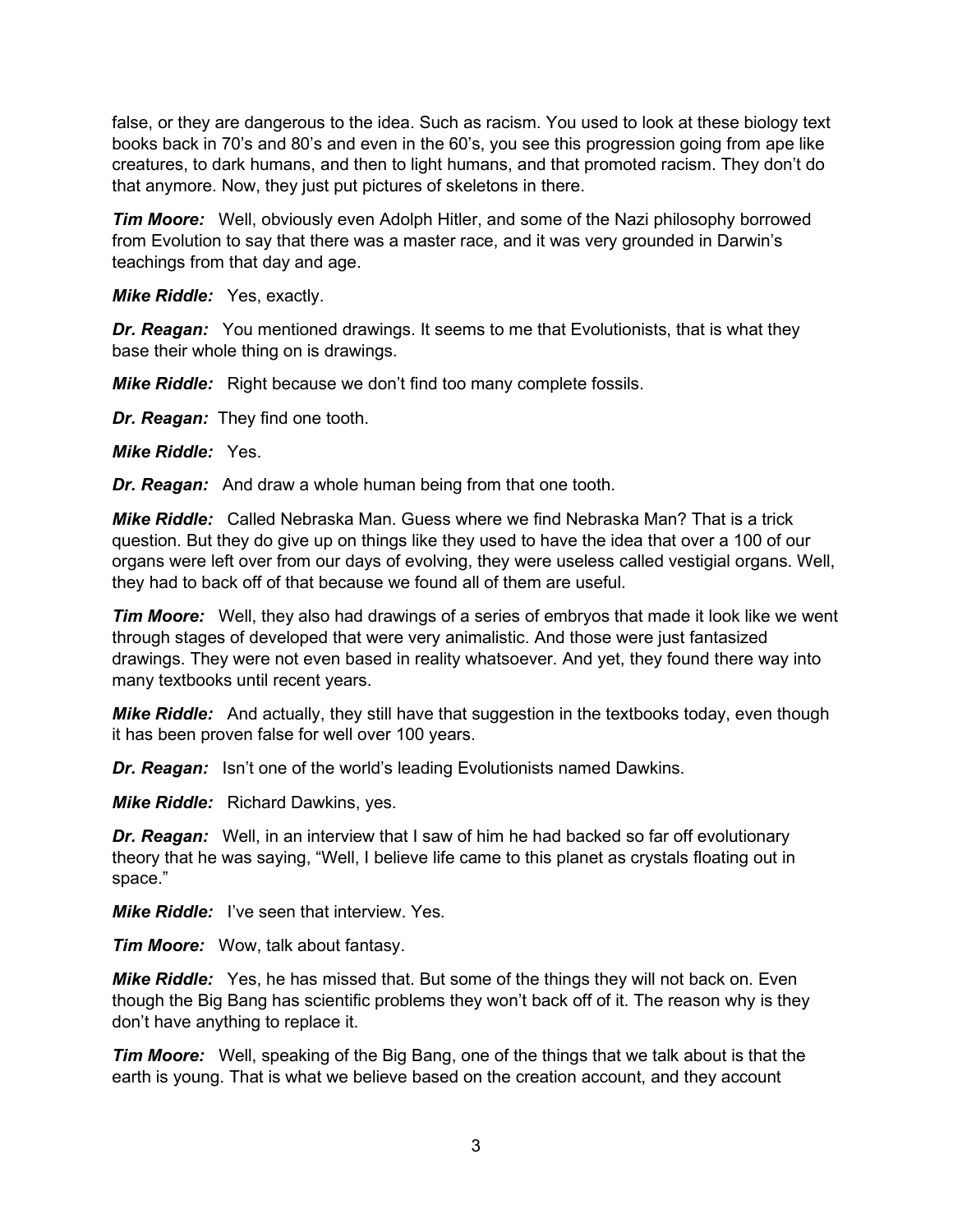through scripture of the generations. So, here's a question for you. If the earth is so young, why does it look old?

*Mike Riddle:* Well, here is my answer to that question. I like to use biblical tactics, that is where I get all my information from, science is the secondary, but the Bible is my first thing. So, I am going to answer that kind of question with a question. What do you mean by old? And what is your tool for measuring old? Because a lot of people look at me and say, "You're old."

*Tim Moore:* Well, I said you were 70 some years young earlier.

*Dr. Reagan:* You are young compared to me.

# *Tim Moore:* Yeah.

*Mike Riddle:* So, I am going to ask them that question. And they may come up with something like, oh, this thing called radiometric dating. Radiometric dating. How they date rocks and fossils. We don't need to go into that right now. But they use a tool for measuring and counting atoms in there. Well, what they're not teaching here in the schools is this whole idea of radiometric dating is based on assumptions, it's not a fact. You can date one rock, three differing methods, come up with three completely different ages. So, that has been shown. Now, the other one of these is called carbon-14. Now carbon-14 is an atom. That is what we mean by that. And they are floating around in the upper space there, we get it in, all living things eat it and breath it, so we all have carbon-14 in us. All living things have it. Interesting thing, carbon-14 is a great testimony to a young earth, because when something dies all the carbon-14 decays out. You are not eating and breathing anymore so no more gets in, but when you die it just kind of decays out. We estimate after about 100,000 years it all should be gone. Guess where we are finding carbon-14? Dinosaurs, and all these creatures who are supposed to be dead for millions of year.

*Tim Moore:* They still have it.

*Dr. Reagan:* Soft tissue is found in them.

*Mike Riddle:* They still have soft tissue.

*Dr. Reagan:* How can that be if they've been dead for hundreds of millions of years?

*Mike Riddle:* There is no explanation, other than contamination. But if that's contamination then everything they measure with carbon-14 has it.

*Tim Moore:* I like to point out that God created Adam and Eve, and if they were created as adult human beings, if you and I had looked at them we'd estimate, ah, I'd figure he's about 25 maybe 30 years old. But they were brand new.

# *Mike Riddle:* That's right.

*Tim Moore:* And by the same token trees, if we cut them down they would have rings just to provide support, but they were brand new. So, there was a semblance of age just according to our way of looking at things that didn't mean that they were any older than brand new.

*Dr. Reagan:* Special creation always carries with it the appearance of age. But you add to that the Fall, and the corruption of the earth as a result of the Fall.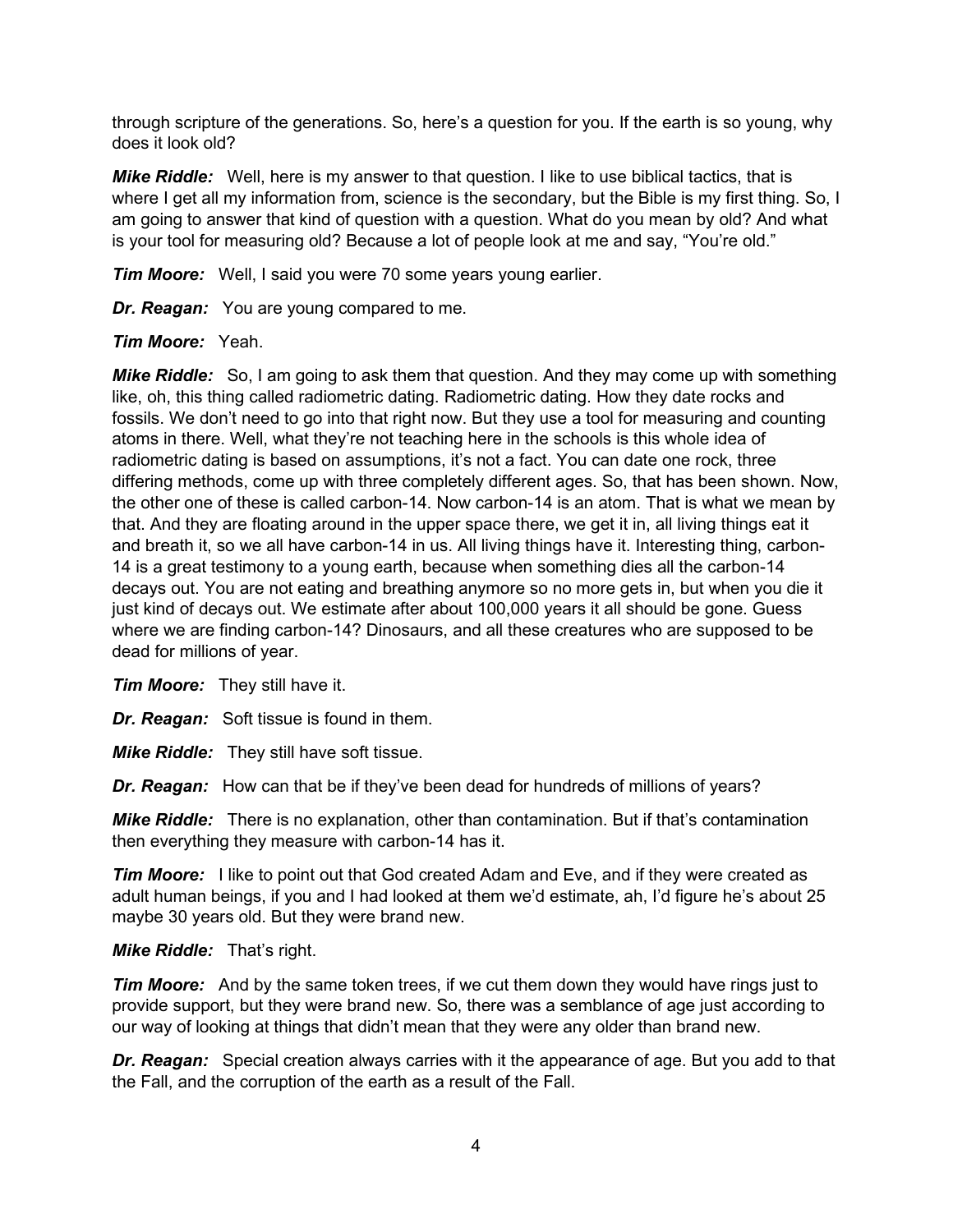*Tim Moore:* And Jesus demonstrated that in His very first miracle. He converted water into wine, and they said this is the best, most excellent wine, this must be very aged. Well, actually it is five minutes old. So, it had the appearance of age, but it was brand new.

*Dr. Reagan:* Good illustration.

| <b>Mike Riddle: Yes.</b>        |                                                                                                 |
|---------------------------------|-------------------------------------------------------------------------------------------------|
| Dr. Reagan: Yeah.               |                                                                                                 |
|                                 | <b>Mike Riddle:</b> I always like to say that He created a mature creation.                     |
| <b>Tim Moore:</b> There you go. |                                                                                                 |
|                                 | Dr. Reagan: Well, Darwin said that the fossil record would ultimately prove his thesis. Has it? |
|                                 | <b>Mike Riddle:</b> That is an easy answer here. No.                                            |
|                                 | <b>Dr. Reagan:</b> With an explanation point!                                                   |
|                                 | <b>Mike Riddle:</b> Yes. Here's what happened.                                                  |
|                                 | <b>Dr. Reagan:</b> Most people think it has.                                                    |

*Mike Riddle:* The fossil record and all this evolution is really staying alive because of one main, well there are several reasons, but the most important one is the education system. Public education system is more interested, and I'm not talking about teachers now directly, it is the system. To them it is more important to teach Evolution then true observable science. But Darwin, does the fossil record support Charles Darwin, what He had to say? No. Reason why is we know fossilization can happen rapidly. It can happen rapidly, we've seen that. But when we look at the fossil record what do we see? Almost all fossils are found in sediments laid down by water. This is all over the earth. What might that bring up as a clue?

*Dr. Reagan:* Noah's flood.

*Mike Riddle:* Right. See it matches what the Bible teaches. Then we find dinosaurs out there. We find dinosaurs buried with other creatures. We find what is called fossil graveyards, all over the earth, with sometimes hundreds to thousands of different creatures from different ecological zones like fish buried with mammals and land creatures. Dinosaurs buried with other creatures. These are fossil graveyards. Guess what kind of sediments we find them in? Sediments laid down by water. These land animals did not walk over to the sea and say, "Would you fish come up here? We all want to die together."

*Tim Moore:* And as a matter of fact, Darwin predicted that we would find all these transitional forms, and he essentially admitted if we never find that we have grave problems with the theory I'm proposing. And many Evolutionists today have recognized, we've got some problems because we are not finding all these transitional forms. A fossil found of a creature that lives today was the same supposedly millions of years ago, in other words there was no change.

*Mike Riddle:* It is called living fossils.

*Tim Moore:* Living fossils.

*Mike Riddle:* I've been called that too.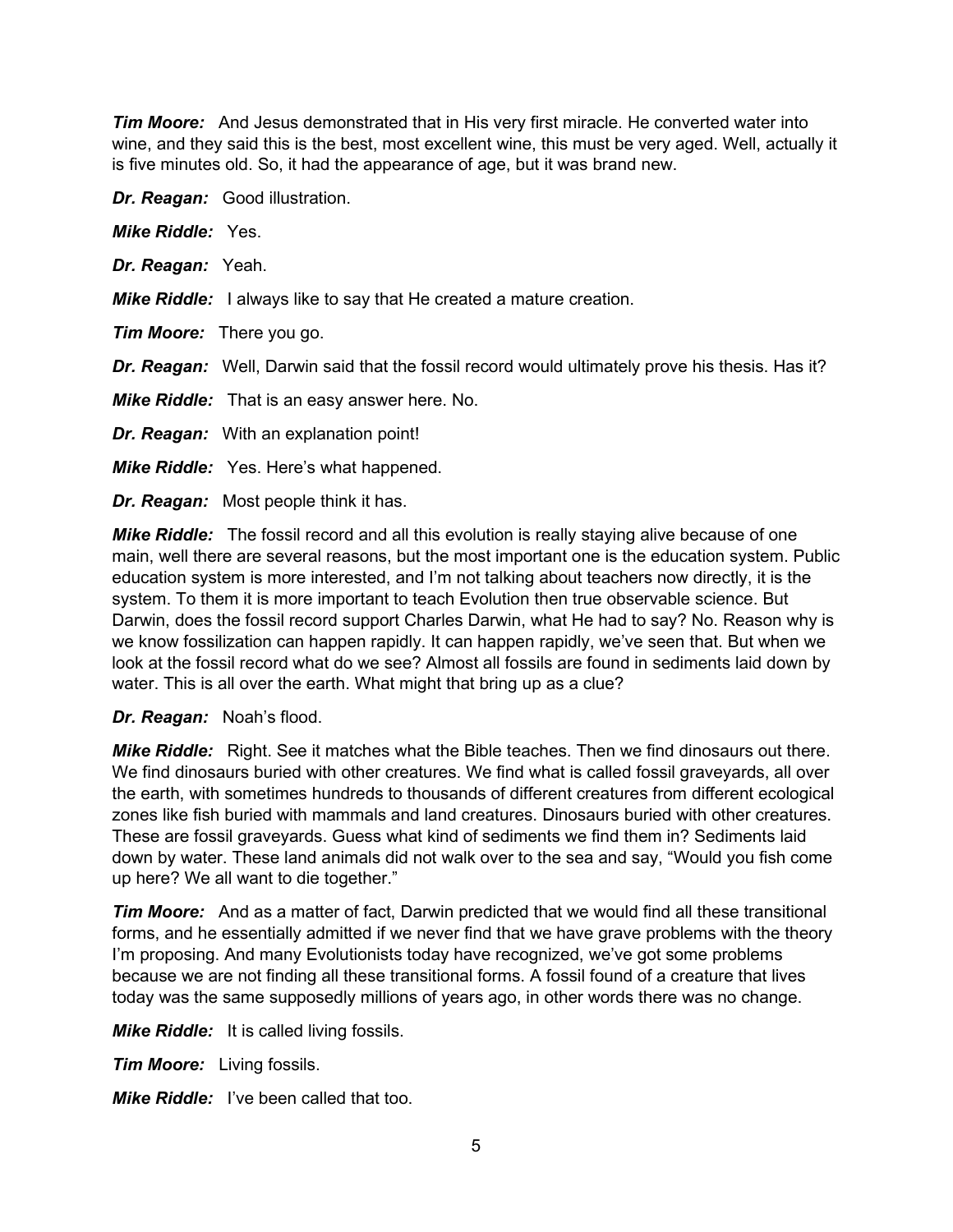*Tim Moore:* Well. So, they don't prove that there has been any transition over time.

*Mike Riddle:* Well, let me make one correction there. They have found missing links, missing links in that respect, they are pictures drawn by artist in textbooks.

*Tim Moore:* Yes.

*Mike Riddle:* We find fossils of apes. We find fossils of humans, but we don't find any factual fossils of anything in between, only in textbooks.

*Dr. Reagan:* We don't find any dats, between a dog and a cat.

*Mike Riddle:* No, we don't.

*Dr. Reagan:* No dats.

*Tim Moore:* No dats.

*Mike Riddle:* What's interesting about dinosaurs, they don't know where dinosaurs came from. What we find in the fossil record are dinosaurs. Where they came from, look at all the textbooks, they say, "Oh, here's a transitional creature." You look at it and it looks like a dinosaur.

*Tim Moore:* It certainly does.

*Mike Riddle:* So, where did they all come from? They don't know.

*Dr. Reagan:* Well, folks, we are going to take a brief pause here and in a moment we will come back with more questions that people frequently ask about Evolution and Creation.

#### **Part 2**

*Tim Moore:* Welcome back to Christ in Prophecy and our interview with Mike Riddle about the validity of Evolution versus the Creation story of the Bible. So, Mike I am going to hit you with a very challenging question. I'm a young earth advocate, but many young earth advocates have a hard time explaining how in the world the millions of light years of distant that separates us from stars, supposedly, can be explained. In other words, how did that light get here over millions, and millions of light year separation. What would you say?

*Mike Riddle:* Well, if I say just flip the switch. But, no, no, we won't make it that easy. Well, first of all if it is a non-believer asking me that question I'm going to come right out and say, "That is a very good challenge. That is a very good question." Because it is a good question. Then I'm going to say this there are two ways to answer that question. There is one answer you give to a believer, and then there is another way to answer it to a non-believer.

#### *Tim Moore:* Okay.

*Mike Riddle:* To a believer I'm going to ask them this question: Do you believe that the Bible is God's Word? Do you believe that God is the Creator of all things? Now, I'm going to ask them these questions: Do you believe God created everything out of nothing? Do you believe Jesus walked on water? Do you believe He turned water into wine? Do you believe that He fed 5,000 from 5 loaves of bread, and 2 fish.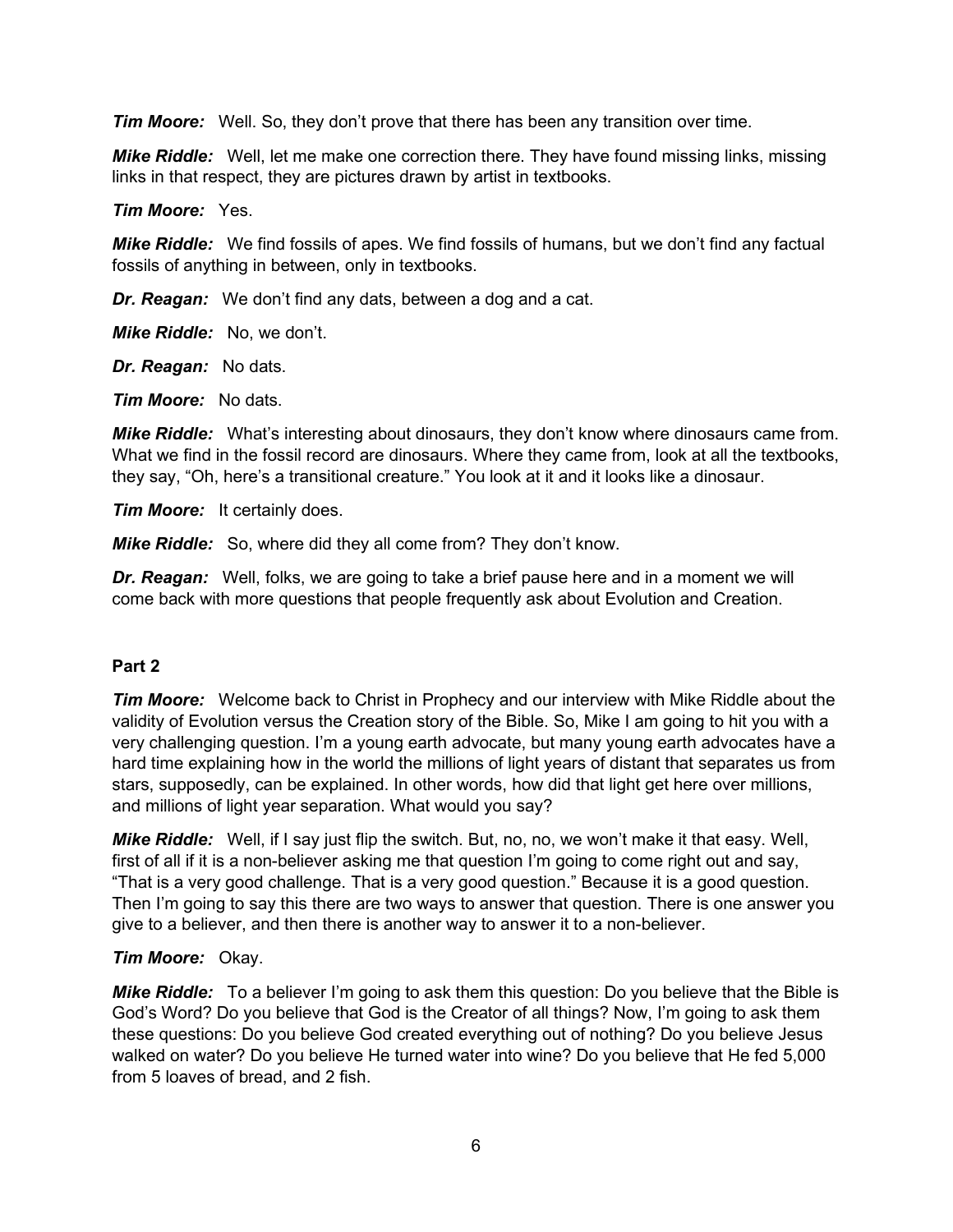*Dr. Reagan:* Do you believe His resurrection?

*Mike Riddle:* Do you believe His resurrection? And do you believe that Jesus defied gravity when He went up to Heaven in front of all of those eyewitnesses? Well, yes, a believer is going to say yes. Then what is the problem with God getting that light here?

*Tim Moore:* That is a good answer.

*Mike Riddle:* Are we looking for signs and scientific answers to everything?

*Dr. Reagan:* No.

*Mike Riddle:* No, if we are then we are putting that above, we are making that our authority, and not the Bible anymore.

*Tim Moore:* That is a good point.

*Dr. Reagan:* It is special revelation.

*Mike Riddle:* Now, to an unbeliever I'm going to have a different way to approach it. I'm going to say, that is a good question again, but you know there are only two ways to answer that. Again, it is a belief in a creative God who created everything in six days as the Bible teaches. Or the other possible way is through naturalistic sciences, naturalistic processes.

My choice is I believe in a Creator God who created everything out of nothing, created all the stars, the galaxies. And He did this all in six days, and He created the stars on day four. Now, what is your answer to all this?

Well, there answer might be something like this, "Well, Mike, that's just a faith answer. I believe in science." Now, here is my answer to that one, they may go on and try to explain it, how light travels 5.8 trillion miles in a year, and it would take so many years to reach us. And if a galaxy is millions of light years away it would take millions of years, therefore it can't be 6,000 years old. My question to him would be, "What do you mean by science? What do mean by science?" Because according to all the dictionaries I read and the science textbooks science means observable, and repeatable. So, could you supply me some evidence for how that light got here? And it's got to be empirical science meaning observable, and repeatable, because it seems you have some assumptions in what you told me.

First of all, you said the light travels so far, it can travel so far in a year. But the question I have you can't get a correct measurement unless you know when that star was actually formed, and how it was formed, where the matter came from to form that star. And the problem is they can't do that using empirical science, all they can do is use assumptions.

*Tim Moore:* Well, so they build those cases on theoretical science, which you already used the word, that blends right over into philosophy. And I like what you said even about a believer it comes down to a belief whether it is Richard Dawkins, or anyone else, they are putting their faith in something that they really can't fully comprehend or understand. And so, even we, as we talk about Revelation, I love what was said one time, Revelation isn't so hard to understand, it is hard to believe, if you believe it as a Christian then the Lord will give you understanding. So, really it is the same kind of thing in Creation.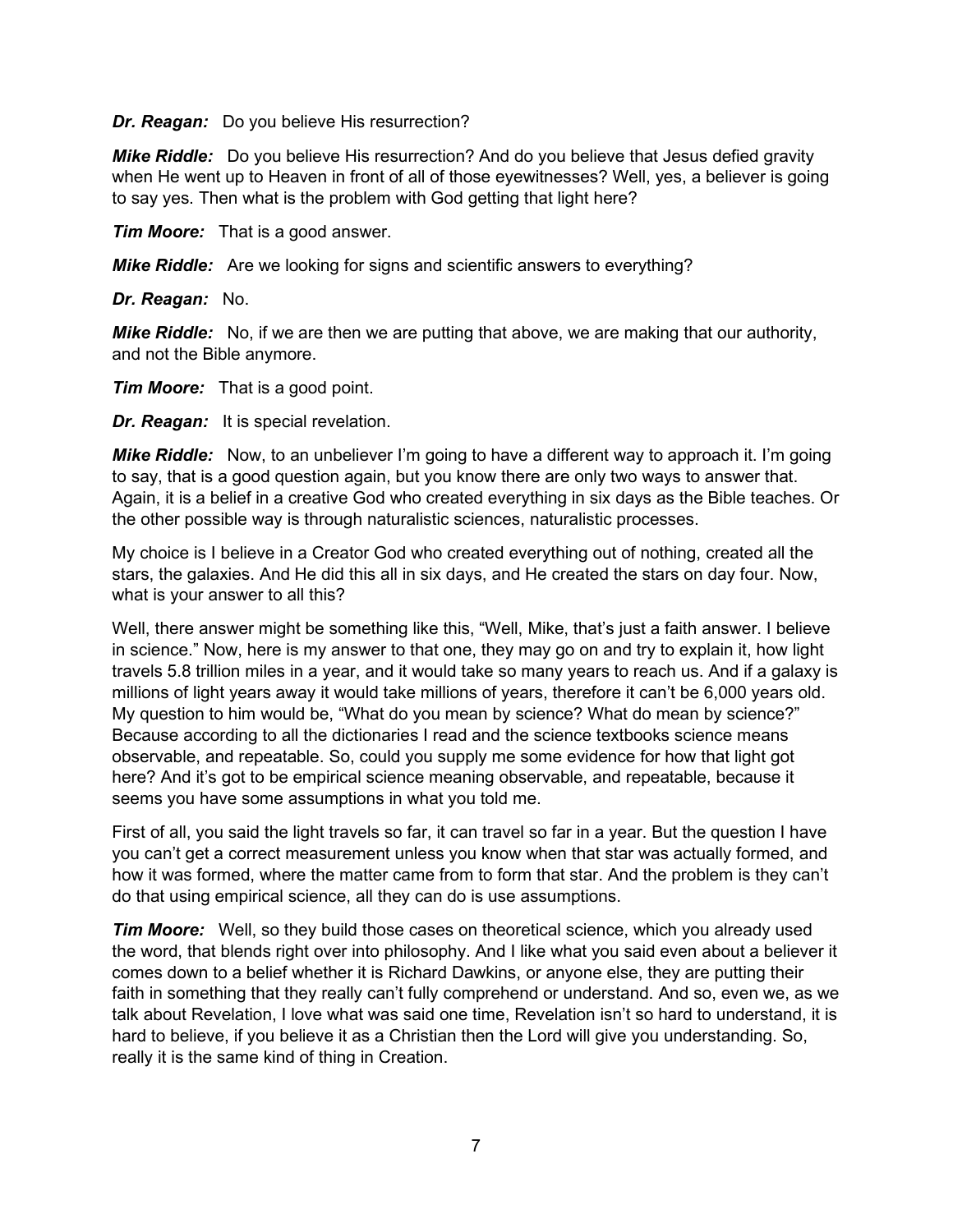*Mike Riddle:* Right. Ultimately based on, they have assumptions, it goes back to they have a faith, we have a faith. Now, which faith has the best thing to offer.

#### *Tim Moore:* Amen.

**Dr. Reagan:** I find that most Christian, most professing Christians today have surrendered to science.

#### *Mike Riddle:* Yes.

*Dr. Reagan:* They believe science is more reliable than God's Word. And I can prove that because most professing Christians today take the position, that well, yes, God was the one who created, but He did so through evolution, through millions of years, and therefore Genesis chapter 1, each of those days represents a billion years, or a 100 million years, but certainly not one day.

*Mike Riddle:* I think this has been one of Satan's greatest tools in getting it into the Christian education system, which they really don't even teach much about any of this, and that is a bigger problem then the Evolutionist teaching Evolution. The Christian schools have not responded. Many of our Christian universities have surrendered, and compromised the issue, and the churches kind of back off of it. But the thing here is when we look at this Theistic Evolution which it is commonly called, God used some form of evolution or billions of years, there are some major biblical problems that come out.

#### *Tim Moore:* Sure.

*Mike Riddle:* The first one is if the earth is billions of years old, what was going on for those billions of years before Adam and Eve? And that would be death, and decay, disease, so that means that there was death before sin, that undermines the entire Gospel of Jesus Christ.

# *Dr. Reagan:* Absolutely.

*Mike Riddle:* The whole reason Jesus had to come and conquer death has not been compromised. It also effects the character of God, because when God looked back on His entire creation after day six, He called it, very good or exceedingly good, that is what that Hebrew means. Did He really call millions, and billions of years of death, decay and disease very good? If that's His very good then why would we want to go to Heaven?

*Tim Moore:* Well, Dave is exactly right so many people have bought into this lie. I was teaching young people one time about the chronological episodes of what happened throughout scripture, God's plan revealed over time. And of course, I began with Creation, and I had some very seasoned saints of the church come to me afterwards, and say, "Do you mean to tell me you think there were dinosaurs on the earth at the same time as human beings?" And I said, "Of course." They said, "Where did you get that idea?" I said, "Scripture." They said, "Well, I thought that was billions of years ago." I said, "Where did you get that idea?" "Well, Evolution in school that is what were taught from a young age." And these were older ladies. And I said, "Well, ladies, you all have been reading all the wrong books."

And that's exactly what I've said to other young people when they start embracing this false theology, and philosophy of Evolution. And I say, "You've read all the wrong books. Where do you put your faith? And where do you ground your understanding? Is it in the Word of God, or is it in all these other things?"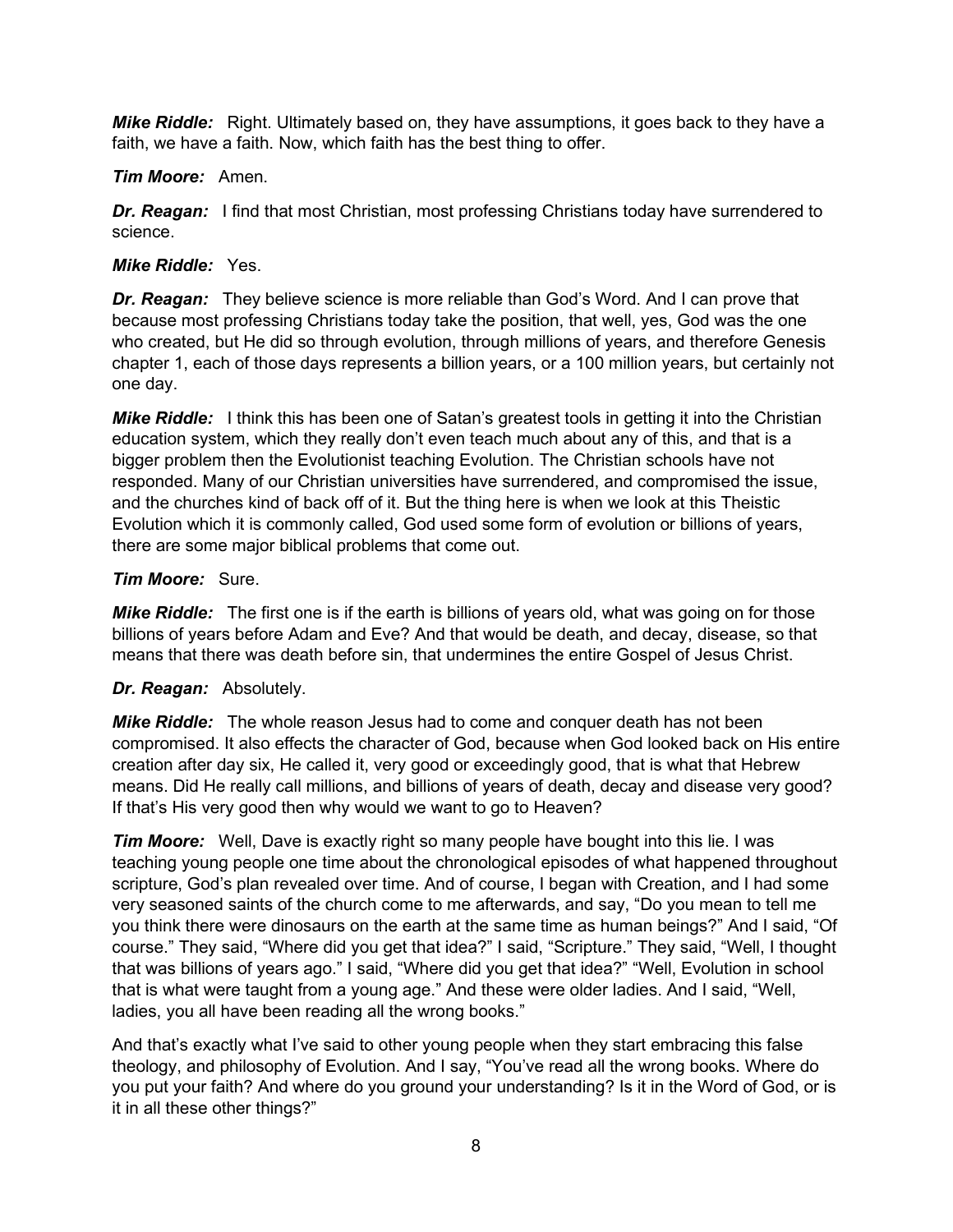*Mike Riddle:* You brought up a great point there. Our youth are not being fed. They are not getting God's Word, nor are they getting the true science. That's why we need to get into the Christian schools and churches and start teaching it.

*Dr. Reagan:* You know people are always saying, well, Genesis chapter 1 is poetry, and poetry you can't interpret literally. And when they tell me that I always say, "Well, go over to Exodus chapter 20 and look where it lists the Ten Commandments, and when it gets to the Sabbath Day it says, 'For in six days the Lord made the heavens and the earth, the sea and all that is in them, and rested on the seventh.'" That's a day.

*Mike Riddle:* That is a great argument there, because the reason people want to make it poetry, same reason they want to bring in billions of years. They want to open up to the idea, oh, everything would be old. And again, that is another thing, if commandment number four, Exodus 20:11 doesn't mean what it says, six days, then why would we trust the other nine commandments?

**Tim Moore:** Well, I think it goes back to Genesis chapter 3 when Satan tried to blend in a little falsehood, and he said, "Did God really say?" And so, today what Satan is doing is saying, "Did God really create in six days?" And he is trying to blend deception because he is trying to turn people away from the true and living God.

*Dr. Reagan:* You know, I think the integrity of God's Word is at stake here because if you can't believe what the first chapter of Genesis says, literally, how can you believe in the resurrection?

*Mike Riddle:* Right. And you lose that. And you also lose the last book.

*Dr. Reagan:* Yes.

*Tim Moore:* Yes, you do.

*Mike Riddle:* Now, listen to this carefully, there are eleven things, at least eleven things that we lose because of the Fall in Genesis. Guess where we get them back? In the book of Revelation. So, those two are connected.

**Dr. Reagan:** I always talk about the fact that the beginning of the Bible and the end of the Bible are the two parts that are most abused because they are spiritualized to death, they don't mean what they say.

*Mike Riddle:* Yes. And we're teaching our Christians to go around and live with inconsistencies in what they believe. For example, if they are using science, and when I ask people, why do you want to believe in millions of years? Almost 100% of the time it is because of what the scientists have supposedly proven. Well, if you are using science to interpret Genesis chapter 1, 2, and 3, then to be consistent you have to use science to interpret the rest of the Bible. Which means no miracles. And now we are starting to see Christians are going around, well, I can believe that, but I don't have to believe that.

*Tim Moore:* Yeah, they might as well of rip pages of their Bible out, and then you've got a H-O-L-E Bible, not a Holy Bible.

*Dr. Reagan:* W.A. Criswell who served as First Baptist Church for 50 years called that leopard theology. He said, "Leopard theology is where people say, 'Well, the Bible is inspired only in spots, and I know which spots."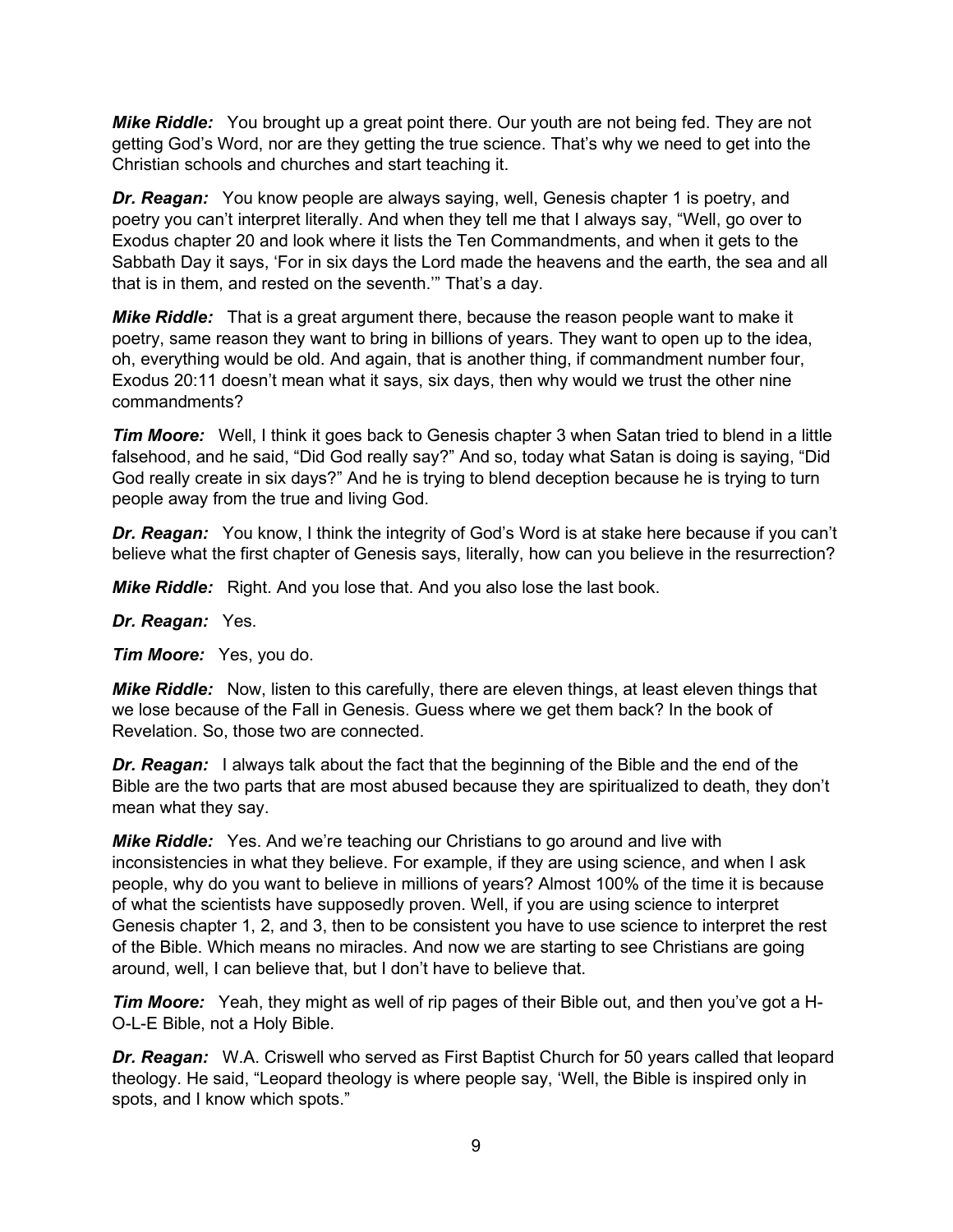#### *Mike Riddle:* Yes.

**Tim Moore:** Well, Mike, I have a question for you. Obviously, the name of our program is Christ in Prophecy, so let's talk about Christ as it pertains to the Creation. Where was Christ in the creative moment?

*Mike Riddle:* I love that answer because people come up to me and say, "Let's just preach Jesus." And I say, "Amen. Amen."

*Tim Moore:* Amen.

*Mike Riddle:* Guess what, in the beginning God created, guess who is the Creator of all things? Who spoke it into existence? Jesus Christ.

*Tim Moore:* Jesus Christ.

*Mike Riddle:* Then we have the first reference to a Gospel in Genesis 3:15.

*Tim Moore:* Yes.

*Dr. Reagan:* That's right.

*Mike Riddle:* Where He talks about we are going to have victory, and we are going to have a Savior.

*Tim Moore:* Yes, we are.

*Dr. Reagan:* Amen.

*Mike Riddle:* Right there. So, Genesis is important for understanding the Gospel, and it is important for understanding the last book.

#### *Dr. Reagan:* Yes. Yes.

*Tim Moore:* Well, not only did Paul write to the Colossians, in Colossians 1:15 that Jesus is the image of the invisible God, the firstborn of creation. He also goes on to say, "For by Him all things were created, both in the heavens and on earth, visible and invisible, whether thrones or dominions, or rulers or authorities, all things have been created through Him and for Him. He is before all things and in Him all things hold together." To this very day.

*Mike Riddle:* Correct. So, if you are going to talk about Jesus, first book starts, "In the beginning God." How does the last book start? "The Revelation of Jesus Christ."

*Tim Moore:* Jesus Christ.

*Mike Riddle:* Yes. Yes. So, the whole book is about Him.

*Tim Moore:* Yes, it is.

*Mike Riddle:* From beginning to end. So, if we are going to preach Jesus, let's teach the whole Bible. Even the book of Numbers.

*Dr. Reagan:* There you go. Well, you know you talked earlier about how Evolutionists have always depended on drawings, fanciful drawings; from one tooth they draw a whole person.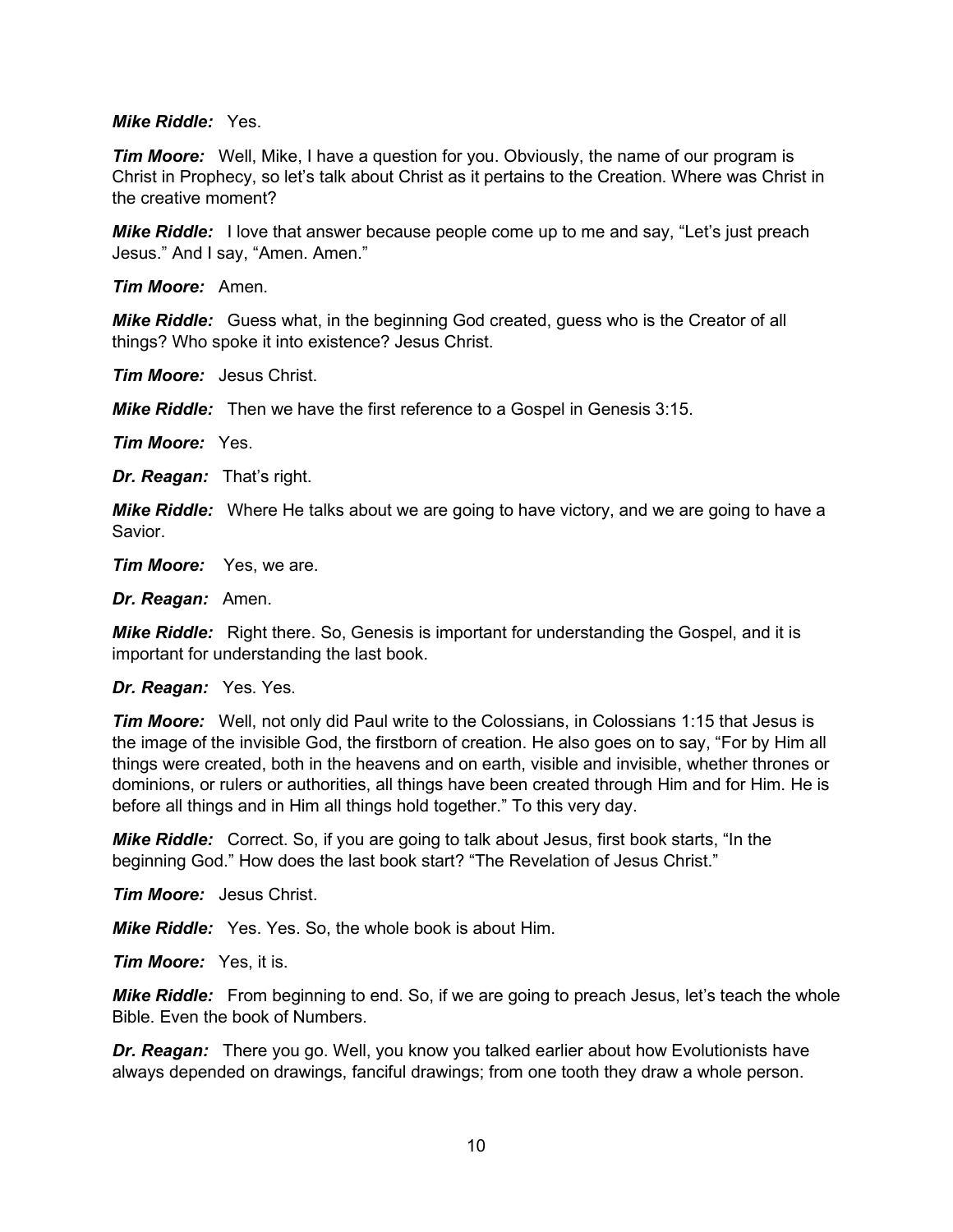They also believe in time; their faith is in time. If you have enough time anything can develop. Right?

*Mike Riddle:* That's right. It's called the Holy Grail of Evolution.

*Dr. Reagan:* Yes.

*Mike Riddle:* They cannot give that up. But what they don't teach in the schools are all the evidences that support a very young earth.

*Tim Moore:* Yes.

*Mike Riddle:* Like we know large canyons don't take a long time. I would say that would show the facts.

*Dr. Reagan:* When I was growing up I heard over and over, if you just had a bunch of monkeys, sitting at typewriters and gave them enough time they could accidently type Shakespeare.

*Mike Riddle:* That won't happen.

*Tim Moore:* I point out that fact that the moon is regressing from the earth. In other words, it is moving away, very slowly. Millions or billions of years ago, at the rate it is moving away, it would have been touching the earth. That is impossible. And there are many other evidences of a young earth today.

*Mike Riddle:* Yes. Many, many evidences. Like soft tissue in dinosaurs. Carbon-14, we are finding Carbon-14 in bones.

*Dr. Reagan:* Well, another Creation teacher that is a friend of mine, Russ Miller, always says, "The evidence is there, it just depends on how you interpret it. Evolutionists interpret it one way. Creationists another way. But they are all interpreting the same evidence."

*Mike Riddle:* Right. We need to get people to understand: What is a biblical worldview?

*Dr. Reagan:* Yes.

# **Closing**

*Tim Moore:* Well, Mike I want to thank you for being our guest today on Christ in Prophecy. You've challenged us and our viewers to think more about the origin of the universe. So, why don't you tell our audience how they can get in touch with your ministry.

*Mike Riddle:* Well, they can go to our website called: creationtraining.org, all one word, creationtraining.org.

*Tim Moore:* Very good.

*Dr. Reagan:* Well, I also want to thank you for being with us, Mike, you are one of my favorite people. I just love you and your ministry. And I pray that God that will continue to bless it. Well, folks that is our program for this week. I pray the Lord willing that you will be back with us again